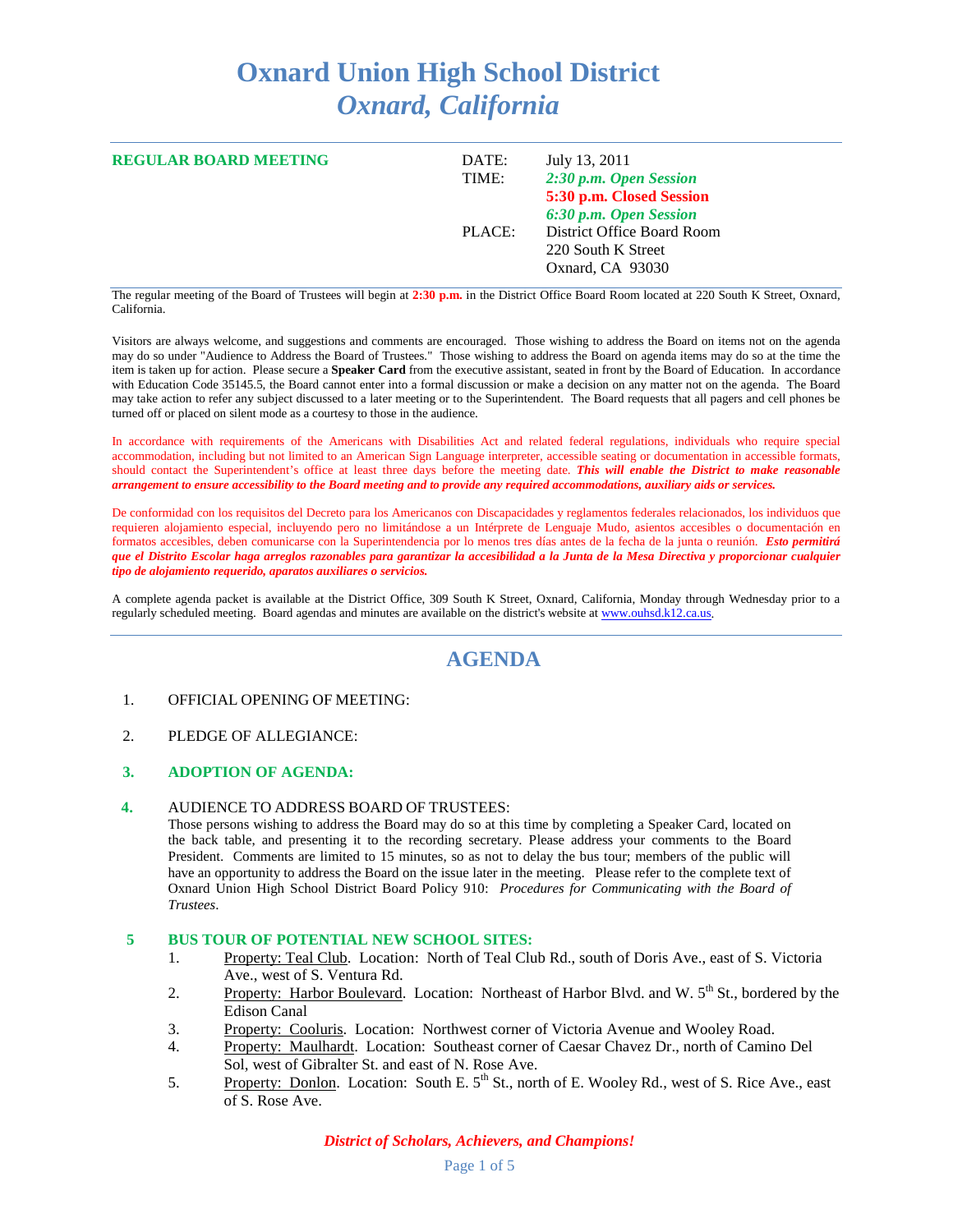# Board Meeting Agenda July 13, 2011

#### **5 BUS TOUR OF POTENTIAL NEW SCHOOL SITES - Continued:**

- 6. Property: CI Association South/Marathon. Location: S of E. Wooley Rd., N of Emerson Avenue & E. Channel Islands Blvd., W of S. Rice Ave., E of S. Rice Ave. and El Dorado Ave.
- 7. Property: CI Association North. Location: S of E. Wooley Rd., N of Emerson Avenue & E. Channel Islands Blvd., W of S. Rice Ave., E of S. Rice Ave. and El Dorado Ave.
- 8. Property: Olds East. Location: Northeast corner of Olds and Hueneme Roads, 850' W of S. Rice Ave
- 9. Property: Olds West. Location: Northeast corner of Olds and Hueneme Roads.

#### 6. PUBLIC COMMENT ON CLOSED SESSION ITEMS:

Any member of the public may address the Board concerning a Closed Session item. Each individual speaker will be allowed three (3) minutes to speak or, in the case of a group of people speaking on a specific item, ten (10) minutes will be permitted.

#### **7. CLOSED SESSION:**

During this time, the Board may adjourn to Closed Session to discuss confidential material relating to the items listed b

A. Conference with Real Property Negotiators [Government Code Section 54956.8]

| UCIUW. |                                                                                                                                                                                                                                                    |
|--------|----------------------------------------------------------------------------------------------------------------------------------------------------------------------------------------------------------------------------------------------------|
|        | Conference with Real Property Negotiators [Government Code Section 54956.8]                                                                                                                                                                        |
| 1.     | Property: Kawaguchi Trust Property - Teal Club Road, North of Teal Club<br>Road, South of Doris Avenue., V.C. Parcel 183-0-070-125 and The<br>Henson/Anderson Trust, V.C. Parcel 183-0-070-060, 183-0-070-070, 183-0-<br>070-090 and 183-0-070-140 |
|        | Agency Negotiator: Randy Winton, Assistant Superintendent-Business<br>Services                                                                                                                                                                     |
|        | Under Negotiation: Instruction to agency negotiator on price and terms.                                                                                                                                                                            |
| 2.     | Property: Harbor Boulevard – Northeast corner of harbor Blvd. & $5^{th}$ St.,<br>bordered by the Edison Canal                                                                                                                                      |
|        | Agency Negotiator: Randy Winton, Assistant Superintendent-Business<br><b>Services</b>                                                                                                                                                              |
| 3.     | Property: Cooluris – Northwest corner of Victoria Ave. & Wooley Rd., , V.C.<br>Parcel 188-0-110-325                                                                                                                                                |
|        | Agency Negotiator: Randy Winton, Assistant Superintendent-Business<br>Services                                                                                                                                                                     |
| 4.     | Under Negotiation: Instruction to agency negotiator on price and terms.<br>Property: Maulhardt - Southeast corner of Caesar Chavez Dr., north of<br>Camino Del Sol, west of Gibraltar St. and east of N. Rose Ave., V.C. Parcel<br>214-0-020-595   |
|        | Agency Negotiator: Randy Winton, Assistant Superintendent-Business<br><b>Services</b>                                                                                                                                                              |
|        | Under Negotiation: Instruction to agency negotiator on price and terms.                                                                                                                                                                            |
| 5.     | Property: Donlon - South E. 5 <sup>th</sup> St., north of E. Wooley Rd., west of S. Rice<br>Ave., east of S. Rose Ave.                                                                                                                             |
| 6.     | Property: CI Association - South/Marathon, S of E. Wooley Rd., N of<br>Emerson Avenue & E. Channel Islands Blvd., W of S. Rice Ave., E of S. Rice                                                                                                  |
| 7.     | Ave. and El Dorado Ave.<br>Property: CI Association - North, S of E. Wooley Rd., N of Emerson Avenue<br>& E. Channel Islands Blvd., W of S. Rice Ave., E of S. Rice Ave. and El                                                                    |
|        | Dorado Ave.                                                                                                                                                                                                                                        |
| 8.     | Property: Olds - East, Northeast corner of Olds and Hueneme Roads, 850' W<br>of S. Rice Ave.                                                                                                                                                       |

9. Property: Olds – West, Northeast corner of Olds and Hueneme Roads.

Page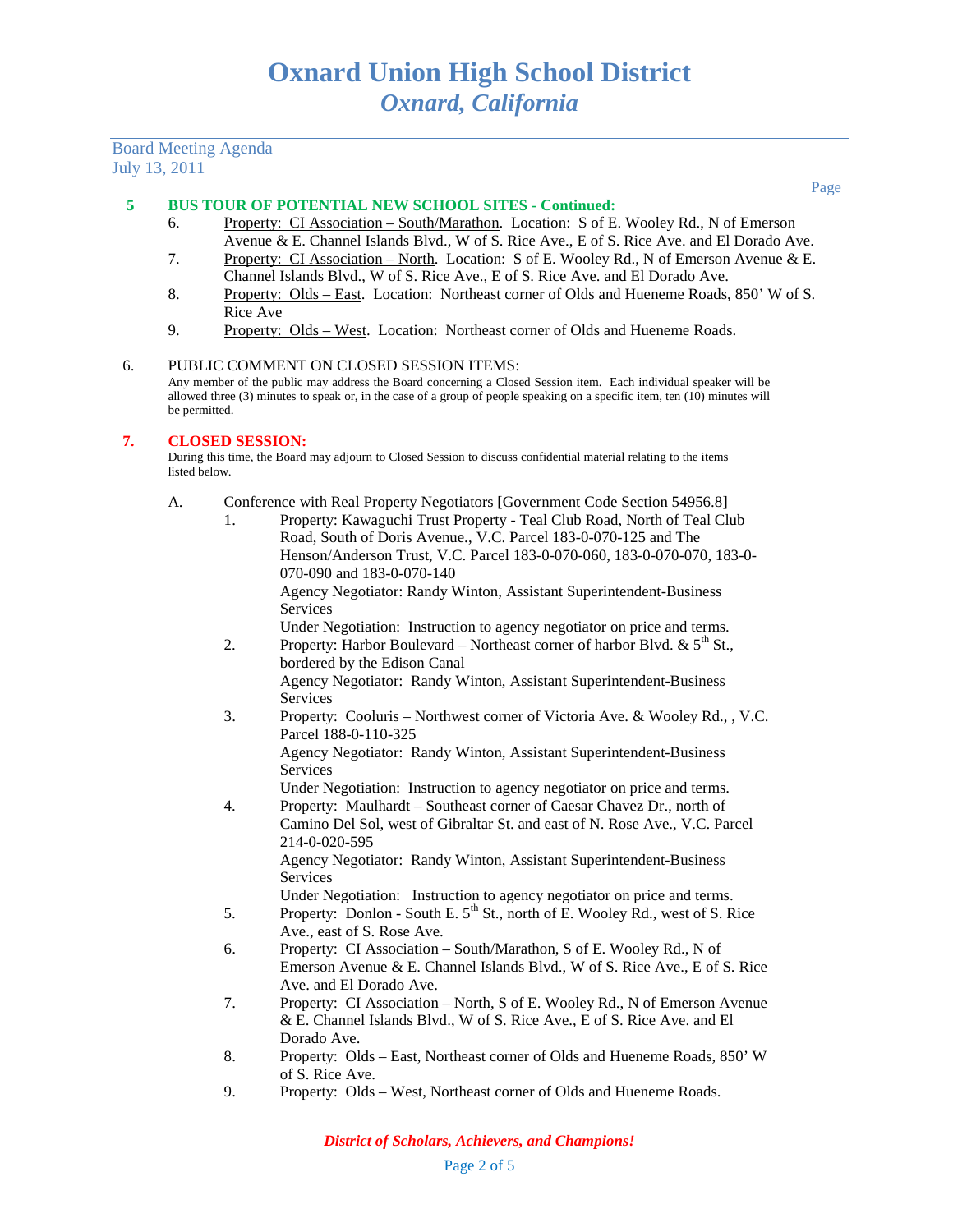Board Meeting Agenda July 13, 2011

#### **7. CLOSED SESSION - Continued:**

- B. Public Employee Discipline/Dismissal/Release/Appointment [Government Code Section 54957(b)(1)]
- C. Public Employee Appointment [Government Code Section 54957]  $\triangleright$  Assistant Principal – one position
- **8. RECONVENE IN PUBLIC: REPORT OF CLOSED SESSION ACTION:** *(Approximate time - 6:30 p.m.)*

#### 9. AUDIENCE TO ADDRESS BOARD OF TRUSTEES:

Those persons wishing to address the Board may do so at this time by completing a Speaker Card, located on the back table, and presenting it to the recording secretary. Please address your comments to the Board President. Individual presentations are limited to three (3) minutes each, or in the case of a group of people speaking on a specific item, ten (10) minutes will be permitted. Please refer to the complete text of Oxnard Union High School District Board Policy 910: *Procedures for Communicating with the Board of Trustees*.

#### **10. SUPERINTENDENT'S REPORTS:**

- A. Board Update: *Office of Civil Rights (OCR)*
- B. Progress Report: *Superintendent Search*
- C. Board Presentation: *District Office Reorganization 2011-12, Phase 1*

#### **11. CONSENT CALENDAR:**

- A. Consideration of Approval of Certificated and Classified Personnel
- B. Consideration of Approval of Appointment of District Representative to the OUHSD Retiree Health Benefits Trust
- C. Consideration of Approval of Quarterly Report of Administrative Regulation 1312(a) Williams Uniform Complaint Procedures
- D. Consideration of Waiver of California High School Exit Exam (CAHSEE) Requirements for Special Education Students
- E. Consideration of Approval of June 2011 Graduates
- F. Consideration of Adopting an Approved List of Memberships, Conferences, Workshops or Meetings Board Members May Attend
- G. Consideration of Approval of Contract Between Oxnard Union High School District and Nestle Waters
- H. Consideration of Approval of Agreement between Oxnard Union High School District and Global Crossing Telecommunication Inc. for Voice-Over IP Services (Telecommunications)
- I. Consideration of Renewal of Agreements with the Ventura County Office of Education for Escape Financial and Payroll/Personnel System for the 2011-2012 School Year
- J. Consideration of Approval of Contract between Oxnard Union High School District and Blackbird Architects, Inc. for Architectural Services for Pools at Adolfo Camarillo and Hueneme High Schools
- K. Consideration of Adoption of Resolution No. 11-55, Resolution to Change Authorized Signatures for the Revolving Cash Fund and Suspense Account
- L. Consideration of Adoption of Resolution No. 11-56, Resolution to Change Authorized Signatures for the Cafeteria Clearing Account
- M. Consideration of Adoption of Resolution No. 11-57, Resolution to Change Authorized Signature for the Adult Education Account
- N. Consideration of Approval of Agreement between Oxnard Union High School District, Oxnard Adult School and El Tianguis for Advertisement of Classes

*District of Scholars, Achievers, and Champions!*

Page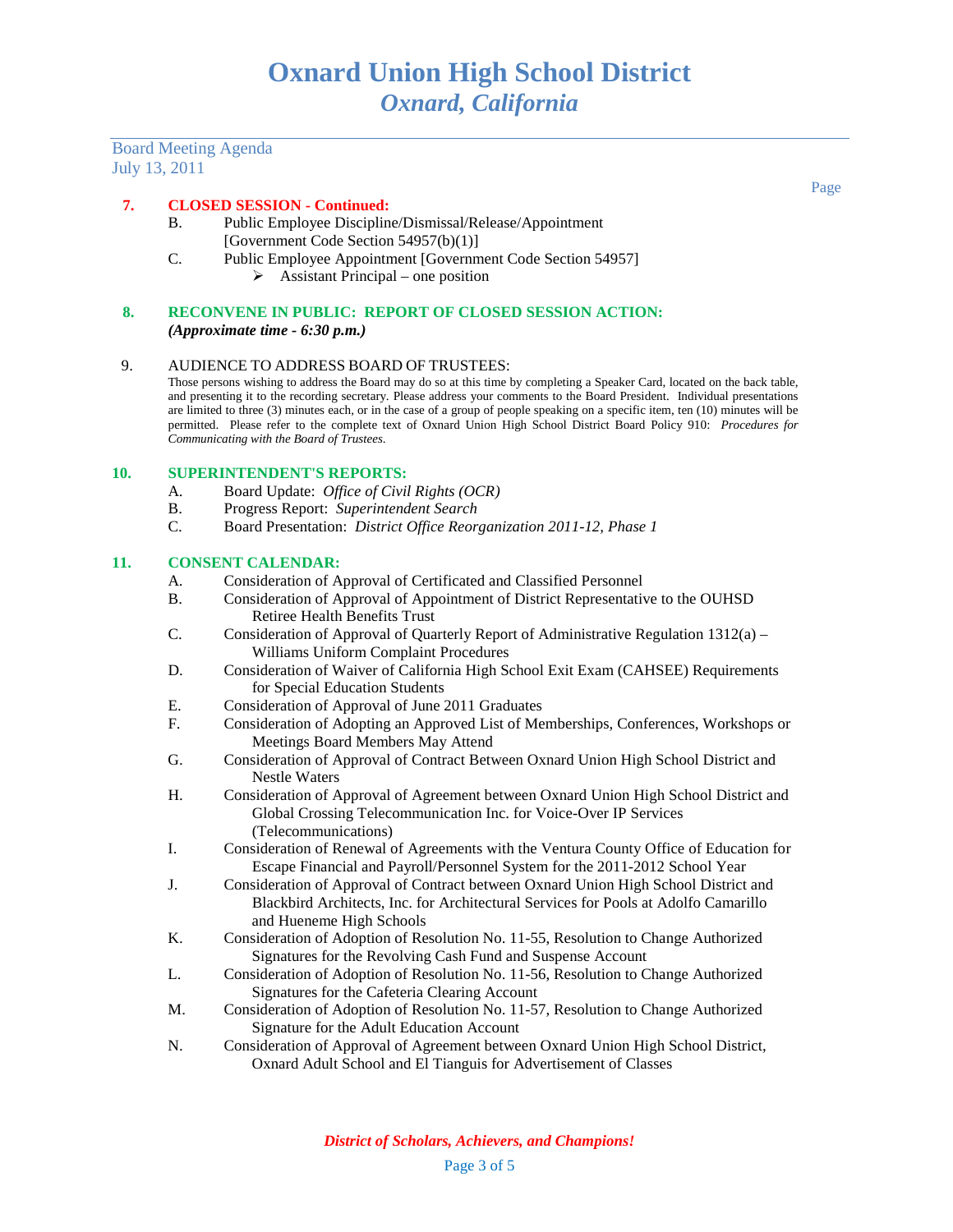# Board Meeting Agenda July 13, 2011

Page

### **11. CONSENT CALENDAR - Continued:**

|           | <b>CONSENT CALENDAR - Continued:</b>                                                                      |
|-----------|-----------------------------------------------------------------------------------------------------------|
| О.        | Consideration of Approval of Agreement between Oxnard Union High School District,                         |
|           | Oxnard Adult School and Lazer Broadcasting Corporation for Advertisement of                               |
|           | Classes                                                                                                   |
| Ρ.        | Consideration of Approval of Agreement between Oxnard Union High School District,                         |
|           | Oxnard Adult School and Bingo Publishers Inc. for Advertisement of Classes                                |
| Q.        | Consideration of Approval of Agreement between Oxnard Union High School District,                         |
|           | Oxnard Adult School and Lider Media Services for Advertisement of Classes                                 |
| R.        | Consideration of Approval of Agreement between Oxnard Union High School District,                         |
|           | Oxnard Adult School and El Clasificado for Advertisement of Classes                                       |
| S.        | Consideration of Approval of Agreement between Oxnard Union High School District,                         |
|           | Oxnard Adult School and The American Council on Education for GED Testing                                 |
|           | Service LLC                                                                                               |
| T.        | Consideration of Approval of Agreements with Walgreens, The Mail Shop, Fresh & Easy                       |
|           | Neighborhood Market, Inc. and CVS Pharmacies, Inc. for Vocational Training of                             |
|           | Special Education Students for the 2011-12 School Year                                                    |
| U.        | Consideration of Approval of Change of Rate of Mileage Reimbursement to Equal IRS                         |
|           | Approved Standard Mileage Rate                                                                            |
| V.        | Consideration of Approval of Renewal of Agreement between Oxnard Union High School                        |
|           | District, Frontier High School and Jostens for Graduation Products                                        |
| W.        | Consideration of Approval of the Proposal from Earth Systems for the Increased Costs of                   |
|           | Inspection Service for CTE Auto Expansion Project at Channel Islands High School                          |
| X.<br>Y.  | Consideration of Approval of Authorization of Signatures                                                  |
|           | Consideration of Approval to Purchase Learn360 Classroom Video Streaming Software<br>for All School Sites |
| Z.        | Consideration for Approval of Change Order #3 Submitted for Culinary Arts Project at                      |
|           | <b>Oxnard High School</b>                                                                                 |
| AA.       | Consideration of Approval of Athletic Contests for Adolfo Camarillo High School, 2011-                    |
|           | 2012 School Year                                                                                          |
| BB.       | Consideration of Approval of Athletic Contests for Channel Islands High School, 2011-                     |
|           | 2012 School Year                                                                                          |
| CC.       | Consideration of Approval of Athletic Contests for Oxnard High School, 2011-2012<br>School Year           |
| DD.       | Consideration of Approval of Athletic Contests for Rio Mesa High School, 2011-2012<br>School Year         |
| EE.       | Consideration of Approval of Purchase Orders and Direct Pays, June 23 - July 13, 2011                     |
| FF.       | Consideration of Approval of Donations, June 9 – July 13, 2011                                            |
| GG.       | Consideration of Approval to Dispose of Surplus Property, June 9 – July 13, 2011                          |
|           |                                                                                                           |
|           | <b>ACTION ITEMS</b>                                                                                       |
| A.        | Consideration of Approval of Reclassification of Deans to Assistant Principals                            |
| <b>B.</b> | Consideration of Adoption of Board Policy 4035: Workplace Bullying, First Reading                         |
| C.        | Consideration of Adoption of Resolution No. 11-58 Resolution Eliminating Positions and                    |

- Ordering Layoffs in the Classified Service Due to Lack of Funds and Lack of Work D. Consideration of Approval of Revised Adult School ESL Courses<br>E. Consideration of Approval of Time for the Special Board Meeting
- E. Consideration of Approval of Time for the Special Board Meeting Scheduled for July 23, 2011
- 13. BOARD MEMBERS' REPORTS AND COMMUNICATIONS
	- A. Correspondence

**12.** 

- B. Reports and Communications
- C. Interests and Concerns